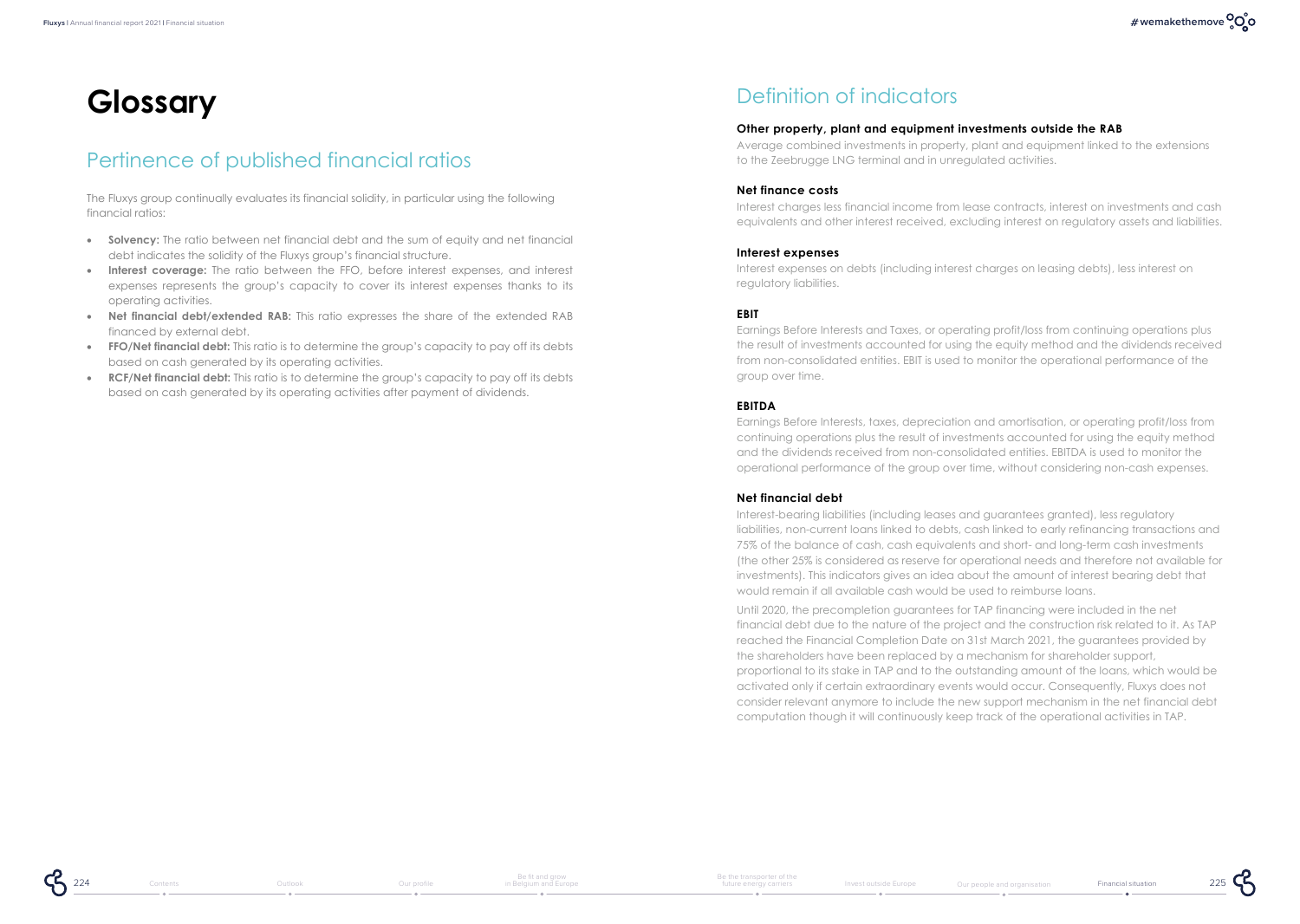### **# wemakethemove**

#### **FFO**

Funds from Operations or operating profit/loss from continuing operations, excluding changes in regulatory assets and liabilities, before depreciation, amortization, impairment and provisions, to which dividends received from associates and joint ventures and unconsolidated entities are added, and from which net financial expenses and current tax are deducted. This ratio indicates the cash generated by operational activities and thus the capacity of the group to reimburse its debts, invest but also pay dividends.

#### **RAB**

Average Regulatory Asset Base, or average value of the regulated asset base for the year. The RAB is a regulatory concept which contains the assets on which a regulatory return is granted, as regulated by the CREG (or foreign regulators).

#### **Extended RAB**

Total of the RAB and other property, plant and equipment investments outside the RAB.

#### **RCF**

Retained Cash-Flow or FFO, less dividends paid. This ratio indicates the cash generated by operational activities, but after payments of the dividends and thus shows the remaining net capacity of the group to reimburse its debts and invest.

| Fluxys SA consolidated income statement (in<br>thousands of $\epsilon$ ) | 31.12.2021 | 31.12.2020       | <b>Notes</b> |
|--------------------------------------------------------------------------|------------|------------------|--------------|
| Operating profit/loss from continuing<br>operations                      | 320,280    | 299.759          | 4            |
| Depreciations                                                            | 409,392    | 402.659          | 4.3.5        |
| Provisions                                                               | 4.938      | 16,382           | 4.3.5        |
| Impairment losses                                                        | 645        | $-396$           | 4.3.5        |
| Earnings from associates and joint ventures                              | 74,278     | 21,124           | 4.6          |
| Dividends from unconsolidated entities                                   | 0          | Ω                | 4.4.2        |
| EBITDA (in thousands of $\epsilon$ )                                     | 809,533    | 739,528          |              |
| Fluxys SA consolidated income statement (in<br>thousands of $\epsilon$ ) | 31.12.2021 | 31.12.2020       | <b>Notes</b> |
| Operating profit/loss from continuing<br>operations                      | 320,280    | 299.759          | 4            |
| Earnings from associates and joint ventures                              | 74,278     | 21.124           | 4.6          |
| Dividends from unconsolidated entities                                   | 0          | $\left( \right)$ | 4.4.2        |
| EBIT (in thousands of $\epsilon$ )                                       | 394.558    | 320.883          |              |

| Fluxys SA consolidated income statement (in<br>thousands of $\epsilon$ )                              | 31.12.2021 | 31.12.2020 | <b>Notes</b>  |
|-------------------------------------------------------------------------------------------------------|------------|------------|---------------|
| Financial income from lease contracts                                                                 | 1.112      | 182        | 4.4           |
| Interest income on investments, cash and<br>cash equivalents at fair value through profit<br>and loss | 5,748      | 5,856      | 4.4           |
| Other interest income                                                                                 | 646        | 406        | 4.4           |
| Borrowing interest costs                                                                              | -58,736    | $-62.100$  | $4.5^{\circ}$ |
| Borrowing interest cost on leasing                                                                    | $-7.253$   | -7.880     | 4.5           |
| Interest on regulatory assets and liabilities                                                         | 1.692      | 2.194      |               |
| Net financial expenses (in thousands of $\epsilon$ )                                                  | $-56.791$  | $-61.342$  |               |

 $55226$ 



227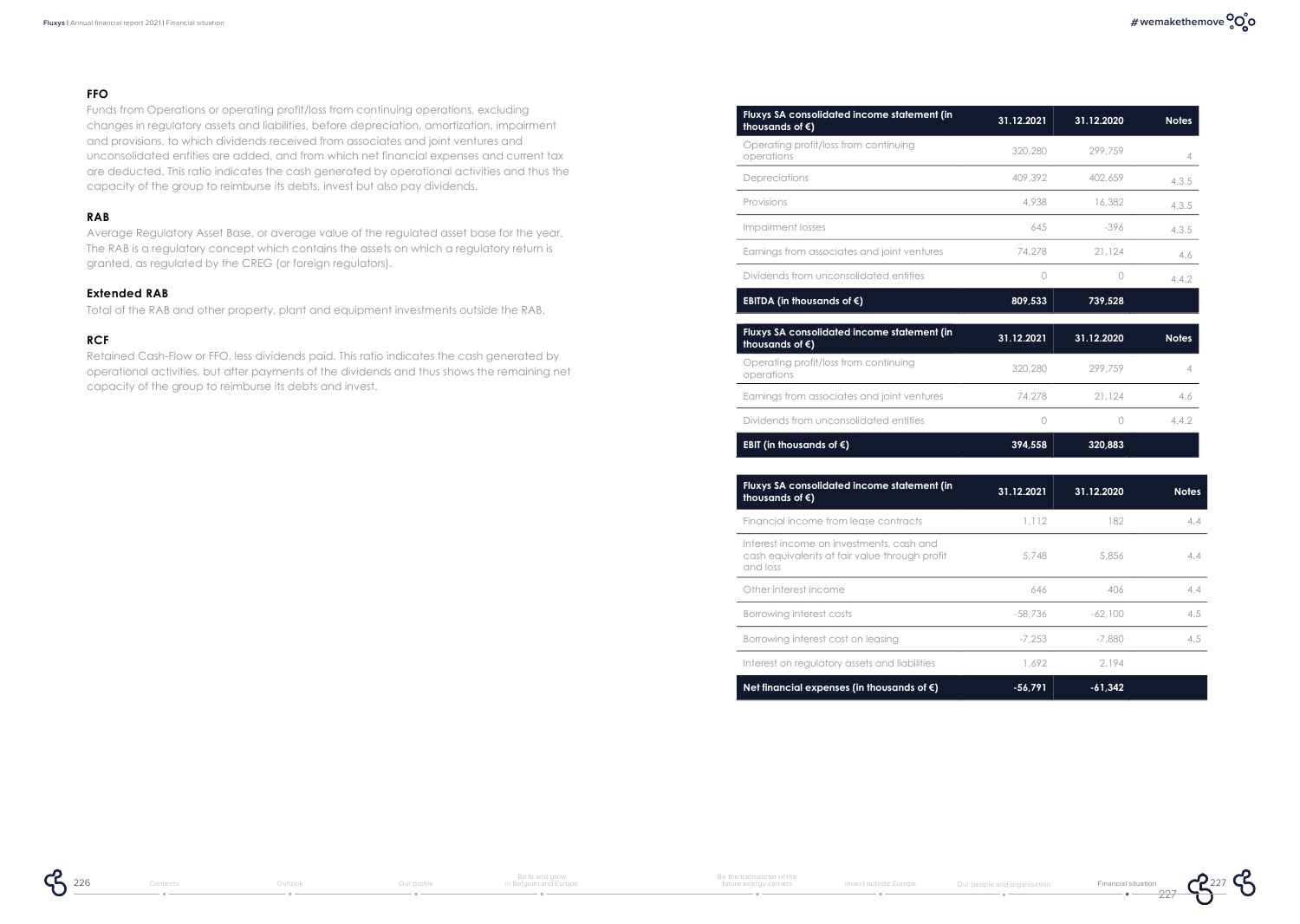| Fluxys SA consolidated income statement (in<br>thousands of $\epsilon$ ) | 31.12.2021 | 31.12.2020 | <b>Notes</b> |
|--------------------------------------------------------------------------|------------|------------|--------------|
| Borrowing interest costs                                                 | -58.736    | $-62.100$  | 4.5          |
| Borrowing interest costs on leasing                                      | -7.253     | -7.880     | 4.5          |
| Interest on regulatory liabilities                                       | 1.936      | 2.257      |              |
| Interest expenses (in thousands of $\epsilon$ )                          | $-64.053$  | $-67.723$  |              |

| Fluxys SA consolidated income statement (in<br>thousands of $\epsilon$ ) | 31,12,2021 | 31,12,2020 | <b>Notes</b>                                        |
|--------------------------------------------------------------------------|------------|------------|-----------------------------------------------------|
| Operating profit/loss from continuing operations                         | 320,280    | 299.759    | 4                                                   |
| Operating revenue - Movements in regulatory<br>assets and liabilities    | $-67,342$  | $-68.937$  | 4                                                   |
| Depreciation                                                             | 409,392    | 402,659    | 4.3.5                                               |
| Provisions                                                               | 4,938      | 16,382     | 4.3.5                                               |
| Impairment losses                                                        | 645        | $-396$     | 4.3.5                                               |
| Inflows related to associates and joint ventures                         | 55,529     | 3,650      | $F =$<br>consolidated<br>statement<br>of cash flows |
| Dividends from unconsolidated entities                                   | 0          | $\bigcap$  | 4.4.2                                               |
| Net financial expenses                                                   | $-56.791$  | $-61,342$  |                                                     |
| Current tax                                                              | $-67.773$  | $-69.738$  | 4.7                                                 |
| FFO (in thousands of $\epsilon$ )                                        | 598,878    | 522,037    |                                                     |

| <b>Fluxys SA consolidated income statement</b><br>(in thousands of $\epsilon$ ) | 31.12.2021 | 31.12.2020 | <b>Notes</b>                                     |
|---------------------------------------------------------------------------------|------------|------------|--------------------------------------------------|
| <b>FFO</b>                                                                      | 598,878    | 522.037    |                                                  |
| Dividends paid                                                                  | $-195.582$ | $-170.677$ | $E$ – consolidated<br>statement<br>of cash flows |
| <b>RCF</b>                                                                      | 403,296    | 351,360    |                                                  |

| <b>Fluxys SA consolidated balance sheet</b><br>(in thousands of $\epsilon$ ) | 31.12.2021 | 31.12.2020<br>revised | <b>Notes</b> |
|------------------------------------------------------------------------------|------------|-----------------------|--------------|
| Non-current interest-bearing liabilities                                     | 1,794,780  | 2,573,920             | 5.14         |
| Current interest-bearing liabilities                                         | 950,452    | 269,308               | 5.14         |
| Granted guarantees                                                           | 〔 〕        | 702.269               | 7.7          |
| Non-current loan                                                             | $-57.782$  | $-73.326$             | 5.7          |
| Cash investments (75%)                                                       | -53,932    | $-72.230$             | 5.11         |
| Cash and cash equivalents (75%)                                              | $-236.609$ | $-165.439$            | 5.11         |
| Other financial assets (75%)                                                 | $-63.974$  | $-80.517$             | 5.6.2        |
| Net financial debt (in thousands of $\epsilon$ )                             | 2.332.935  | 3,153,985             |              |

 $^{229}$   $\mathcal{C}$